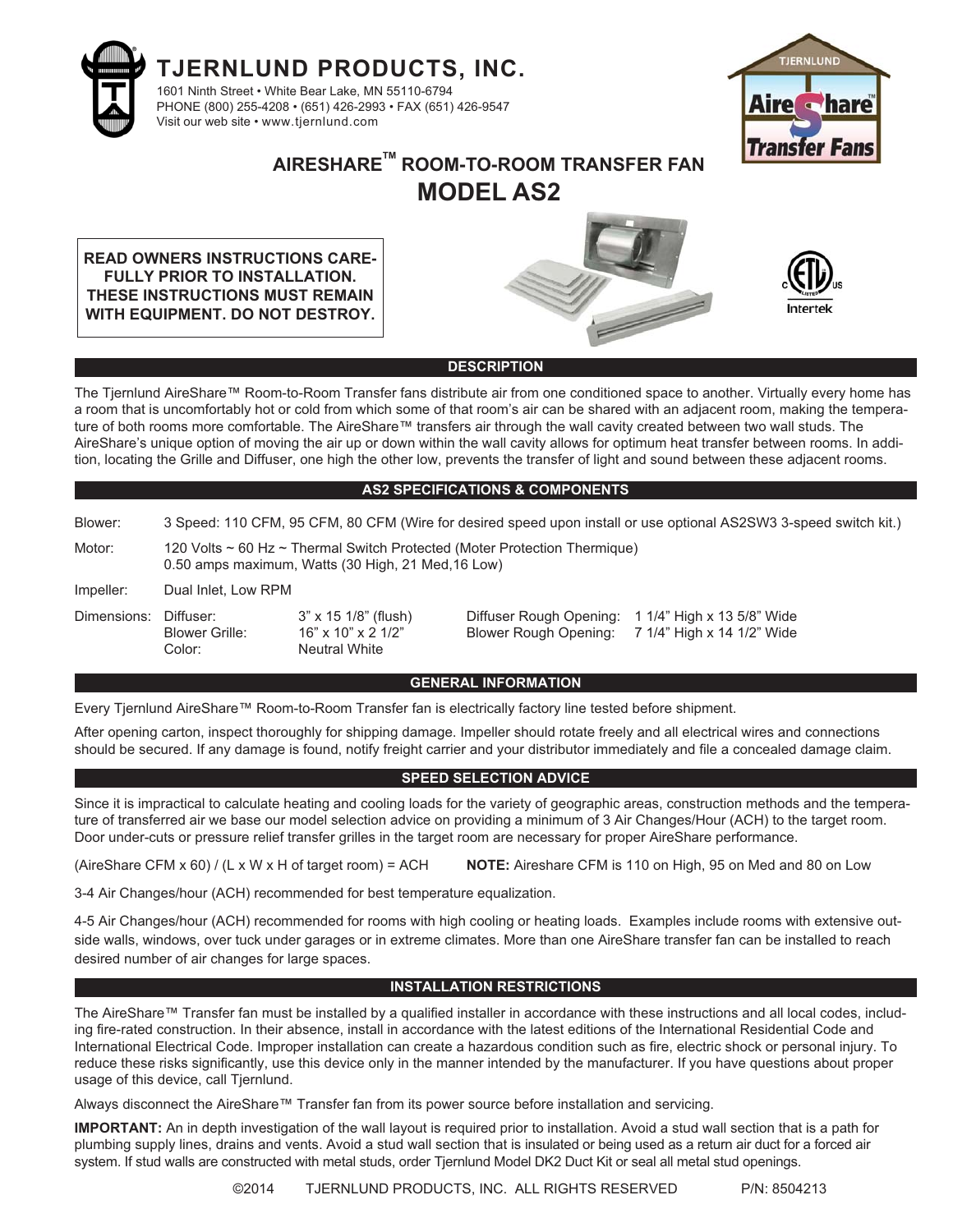# **!** WARNING

- The AireShare™ is for general ventilating use only. Do not use to exhaust hazardous or explosive materials or vapors.
- The AireShare™ may not be installed in a ceiling.
- The AireShare™ may not be installed in an outside wall.
- The AireShare™ may not be installed in a wall rated as a "fire wall."
- The AireShare™ may not be used to move air from one floor (story) to another floor.
- The AireShare™ may not be used to move moisture-laden air from sources such as bathrooms and kitchens. (Ne pas installer pres d'un apparel.)
- The AireShare™ may not be used in a window. (Ne pas utilliser dans une penetre.)

**WARNING:** To reduce the risk of fire, electrical shock and injury to persons, the AireShare™ must be installed with the Diffuser that was provided. Do not use this product with any Diffuser other than the AS2 Diffuser.

**WARNING:** To reduce the risk of fire or electrical shock, do not use this fan with any solid state speed control devices. (**Avertissment:** Ne Convient pas a Des Regulaters De Vitesse a Semi-Conducteurs.)

# **!** WARNING

**Disrupt power at circuit breaker to outlets and switches within the stud wall you will be working.** 

### **BEFORE YOU START:**

Determine the stud wall section that you want to use to mount the Blower and Diffuser. It may be preferable to select a stud wall section that contains an electrical outlet for wiring. **IMPORTANT: Wall studs must be spaced a minimum of 16" o.c., (See Diagram A).** Mark inside edges of studs the Aireshare™ will be installed between and verify there is at least 14" between the inside edges. Slide a stud finder down the wall between the studs to help verify the stud wall cavity is completely open, (See Diagram B).

### **TOOLS REQUIRED**

Hand Sheetrock Saw Phillips & Straight Screwdrivers Level Tape Measure Utility Knife or Scissors Wire Stripper

### **INSTALLING DISCHARGE DIFFUSER**

**WARNING:** Disrupt power at circuit breaker to outlets and switches within the stud wall you will be working. When sawing through sheetrock you must stop if you detect the saw blade coming in contact with any wiring or plumbing. Investigate further to determine if it is possible to safely continue to use this wall cavity space. Switch to another stud wall cavity if necessary.

**NOTE:** Typical installations will have the Diffuser high and the Blower low, but there may be instances where it is desirable to have the Blower mounted high and the Diffuser low to take air from the ceiling level.

**IMPORTANT:** Install Diffuser first if mounting the Blower down low and the Diffuser high so sheetrock from the Diffuser cut out does not fall into wall cavity and damage Blower. Install the Blower first if mounting the Blower high and Diffuser low so sheetrock from the Blower cut out does not fall into wall cavity and damage Diffuser.

- 1. Determine if you would like a high or low discharge. The Diffuser may be mounted as close as 3" above the top of Blower cut out opening or as close as 3" to the ceiling.
- 2. Level and mark a line between studs where you want the top of the Diffuser, (See Diagram C)
- 3. Using a hand sheetrock saw carefully make a horizontal cut along the line. Cut the sheetrock completely until you come in contact with the opposite stud. **NOTE:** If studs are spaced greater than 16" o.c., the horizontal cut line should not exceed 13 5/8", (See Diagram D).



**BLOWER OPENING**

**between Blower intake and Diffuser**





DIAGRAM A

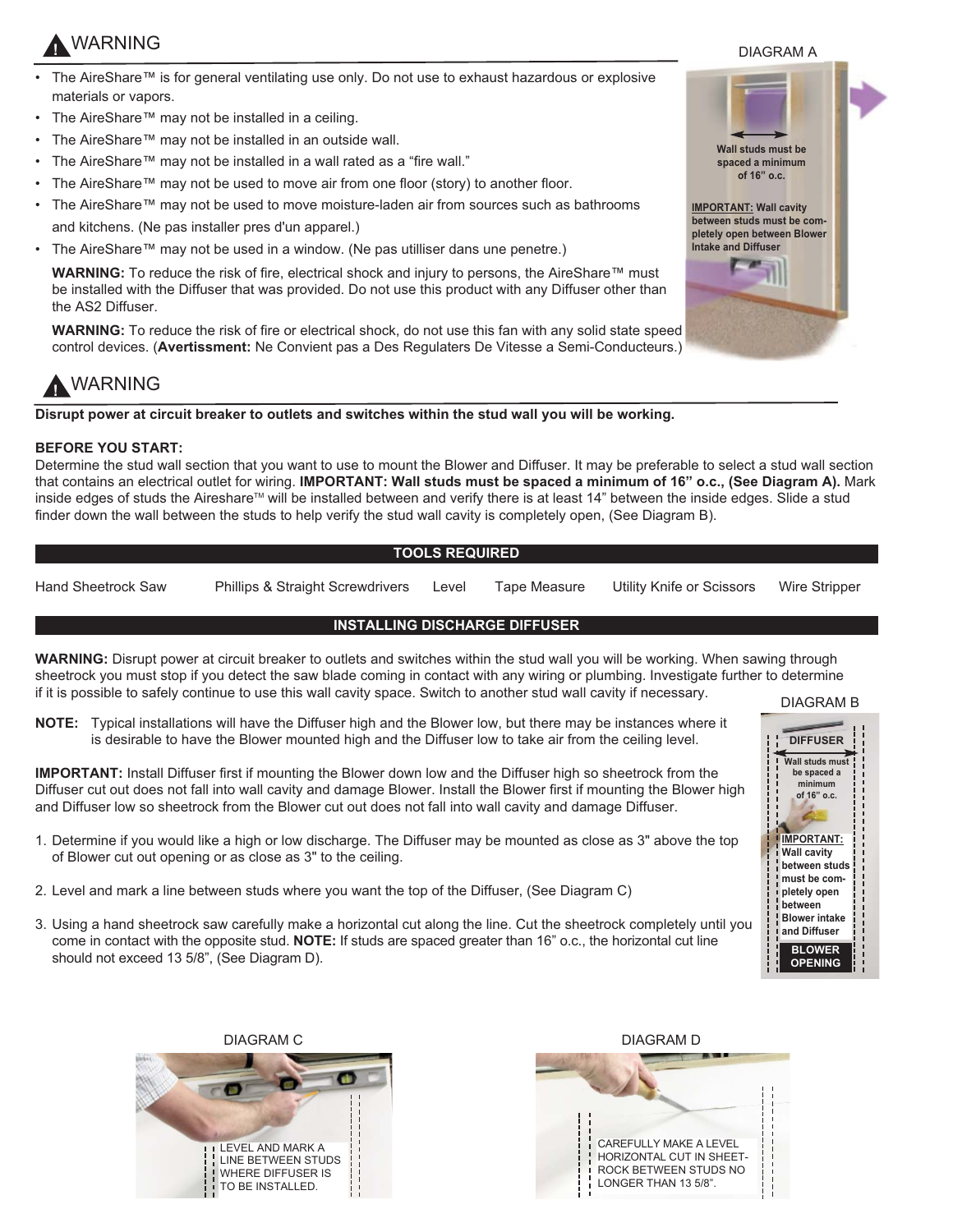- 4. Cut out Diffuser template on dashed lines. Align the top of template with the wall cut and center it so that there is an equal space between the right and left edges of the template and ends of the cut in the sheetrock. Mark all 4 corners of template, connect with a straight edge and cut Diffuser opening in wall **(Diffuser opening should be 1 1/4" high x 13 5/8" wide)**, (See Diagram E).
- 5. Insert Diffuser with the air scoop on the back pointing towards the Blower. Adjust tangs on the sides if necessary to secure a tight fit into the wall opening, (See Diagram F).



CENTER DIFFUSER TEMPLATE ALONG SHEETROCK CUT AND MARK 4 CORNERS. CUT OUT DIFFUSER OPENING. (1 1/4" HIGH x 13 5/8" WIDE)



INSERT DIFFUSER INTO WALL WITH AIR SCOOP POINTING TOWARDS BLOWER.

#### **BLOWER INSTALLATION**

**WARNING:** Disrupt power at circuit breaker to outlets and switches within the stud wall you will be working. When sawing through sheetrock you must stop if you detect the saw blade coming in contact with any wiring or plumbing. Investigate further to determine if it is possible to safely continue to use this wall cavity space. Switch to another stud wall cavity if necessary.

**NOTE:** Typical installations will have the Diffuser high and the Blower low, but there may be instances where it is desirable to have the Blower mounted high and the Diffuser low to take air from the ceiling level.

**IMPORTANT:** Install Diffuser first if mounting the Blower down low and the Diffuser high so sheetrock from the Diffuser cut out does not fall into wall cavity and damage Blower. Install the Blower first if mounting the Blower high and Diffuser low so sheetrock from the Blower cut out does not fall into wall cavity and damage Diffuser.

- 1. Using a stud finder mark the center of the stud on each side of the wall cavity that the AS2 Blower and Intake Grille will be installed, (See Diagram G). These instructions assume standard 16" on center studs.
- 2. Position the AS2 Intake Grille at the desired height on the wall, centered between the two 16" on center studs. Level and lightly mark the grille position through the two mounting holes. **IMPORTANT:** Make sure Intake Grille flanges do not interfere with baseboards & outlets. If Intake Grille is mounted up high towards the ceiling, the top flange must be mounted 1" below the ceiling so Intake Grille top opening clears double plate at top of stud walls, (See Diagram H).
- 3. Mark a level line 3 5/8" straight above and below each Intake Grille mounting hole and connect the tops and bottoms horizontally with a Level, (See Diagram I).





CENTER OF STUDS IN CAVITY.





POSITION INTAKE GRILLE AT DESIRED HEIGHT, LEVEL & MARK MOUNTING HOLES ON STUDS.

DIAGRAM I



MARK A LEVEL LINE 3 5/8" STRAIGHT ABOVE AND BELOW GRILLE CENTER HOLES. LEVEL TOPS & BOTTOMS OF LINES ACROSS.

- 4. Starting in the center of each line cut the dry wall using a hand saw until contact is made with one of the studs. Reverse the saw and cut along the line in the opposite direction until contact is made with the opposite stud. Cut vertically along each stud to connect the horizontal cuts and remove the dry wall **(AS2 Blower opening should be 7 1/4" high x 14 1/2" wide)**, (See Diagram J).
- 6. Provide a switched 120 VAC power source with leads long enough to connect to the motor leads of the AireShare™ while it is positioned just outside Blower opening cut in sheetrock, (See Diagram K).
- 7. Carefully insert the Blower into the cutout. Level the top flange and mark the larger Blower flange mounting holes. Using the provided wood screws, secure the blower to the wall studs. Wire to AS2 using provided strain relief bushing, (See Diagram L).

#### DIAGRAM J



CAREFULLY CUT BLOWER OPENING IN SHEETROCK ALONG HORIZONTAL LINES AND CONNECT ENDS VERTICALLY.

DIAGRAM K



PROVIDE SWITCHED 120 VAC POWER SOURCE LEAD FOR BLOWER.

DIAGRAM L



SECURE BLOWER TO WALL AND CONNECT 120 VAC POWER SOURCE TO BLOWER MOTOR LEADS.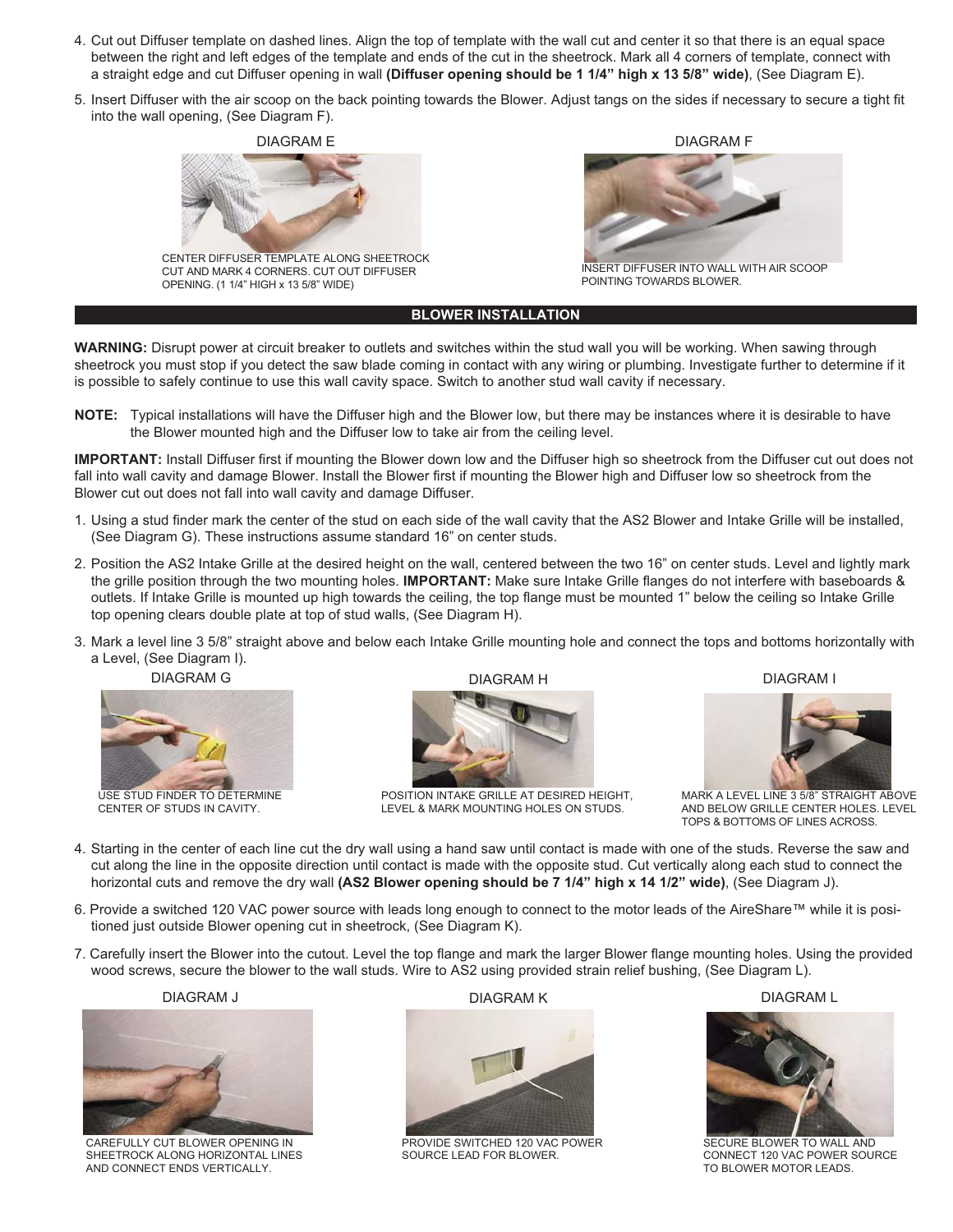- 8. Secure J-box cover to Blower electrical box once wiring is complete, (See Diagram M).
- 9. Attach Intake Grille to wall with provided screws, (See Diagram N).



ATTACH J-BOX COVER TO BLOWER J-BOX.





ATTACH GRILLE TO WALL WITH PROVIDED SCREWS.

#### **WIRING**

# **!** WARNING

Disrupt power at circuit breaker to outlets and switches within the stud wall you will be working.

The AS2 blower is factory wired with a 2.5 µF capacitor wired to the brown motor lead. The blower will run at high speed when no additional capacitors are installed. Wire the included 6  $\mu$ F capacitor in series with the Black (L1) motor lead for medium speed. Wire the included 5 µF capacitor in series with the Black (L1) motor lead for low speed. In both cases leave the 2.5 µF capacitor wired to the brown motor lead.

If wiring into a switched 120 VAC power source follow the AS2 connection diagram below. If using the optional FC24 Fan Center to control the Aireshare by a 24 volt thermostat follow the FC24 wiring diagrams.



### **AIRESHARETM MODEL AS2 WIRING CONNECTIONS**

AS2 SPEED OPTIONS



IS WIRED BETWEEN THE WHITE AND BROWN LEADS OF THE MOTOR. NOTE: A 2.5 uF CAPACITOR IS ALWAYS USED ON THE 120 VAC "N" LEAD, AND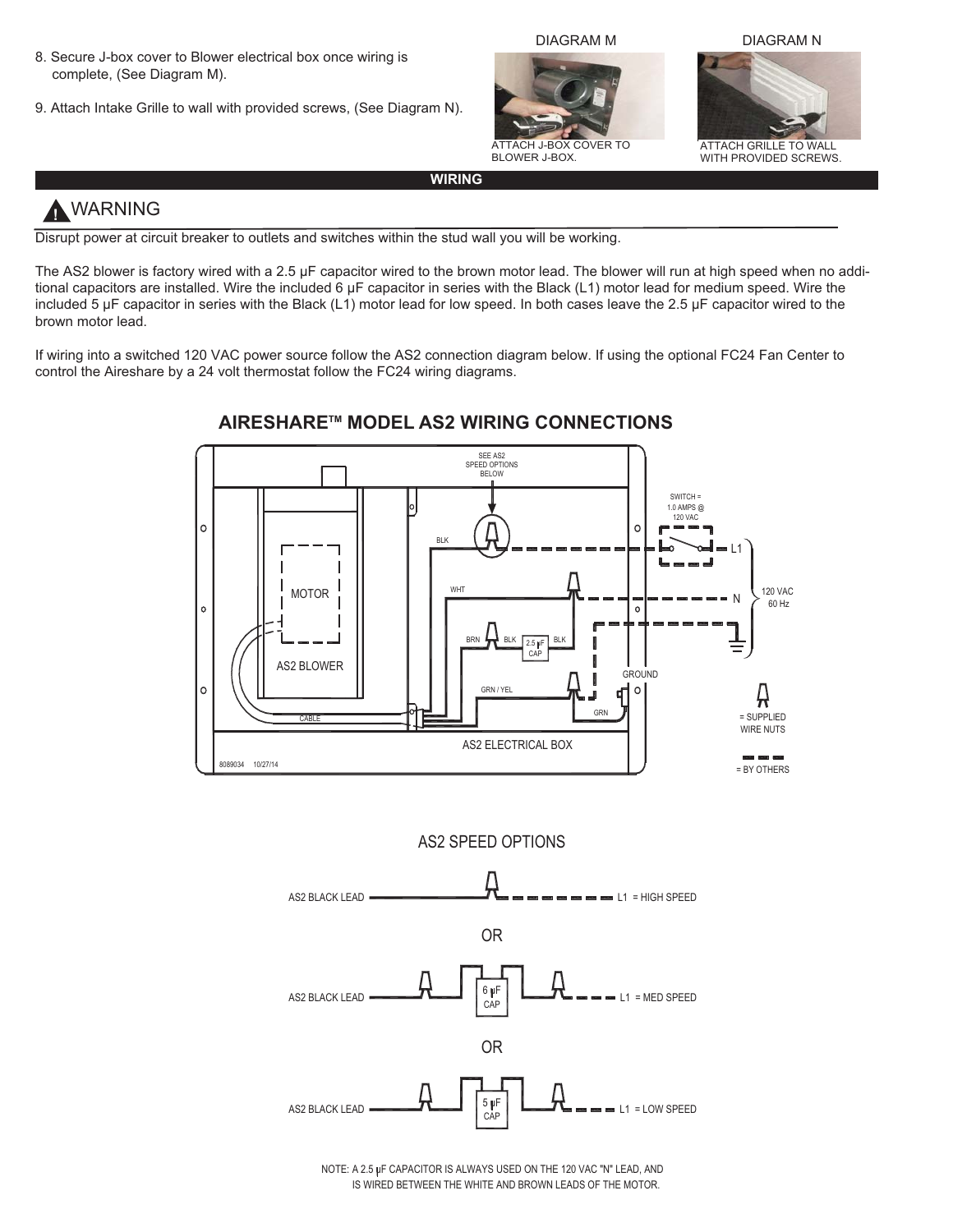



NOTE: A 2.5 µF CAPACITOR IS ALWAYS USED ON THE 120 VAC "N" LEAD, AND IS WIRED BETWEEN THE WHITE AND BROWN LEADS OF THE MOTOR.